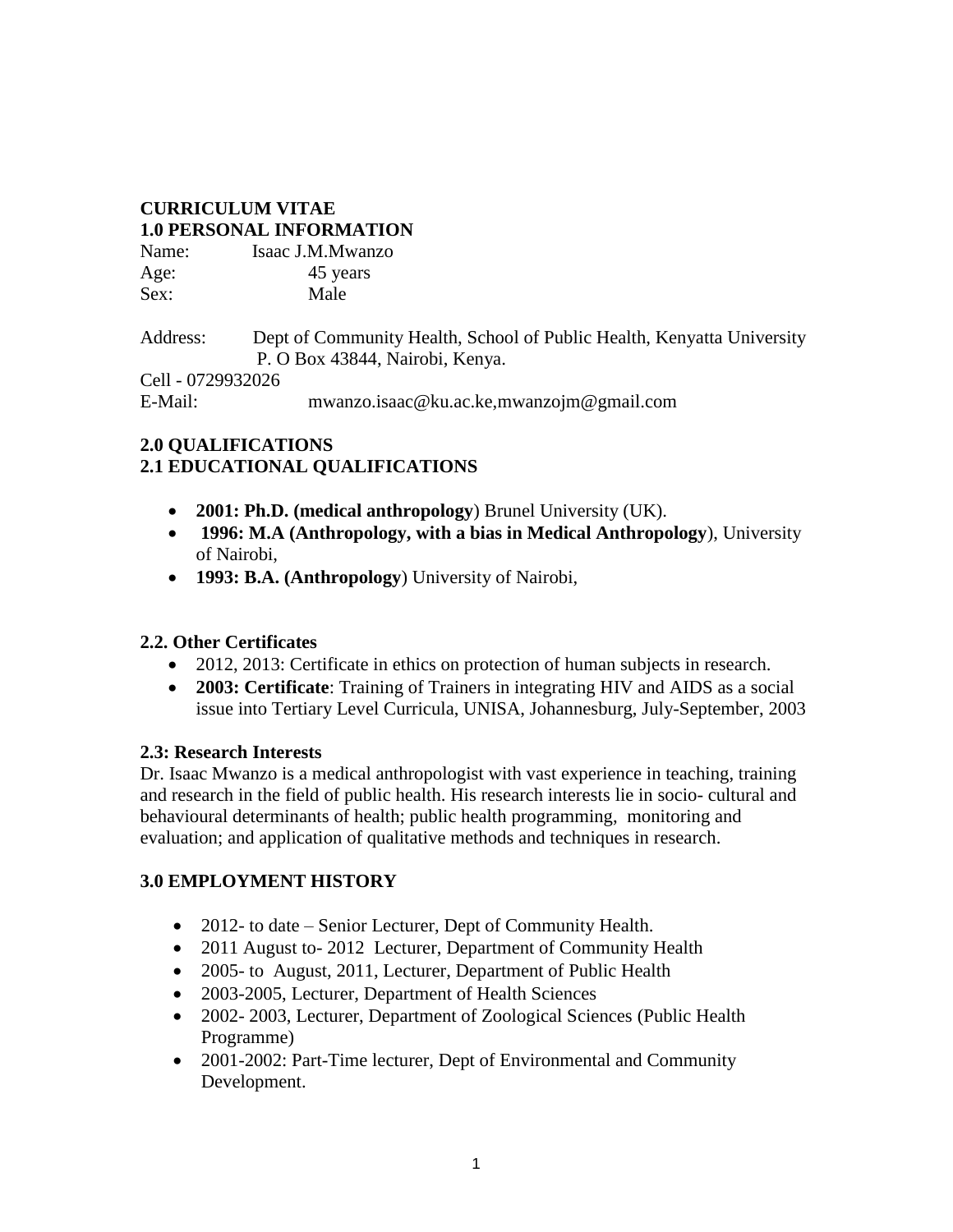## **4.0 ADMINISTRATIVE RESPONSIBILITIES – KENYATTA UNIVERSITY**

- 2011, August to 2013: Chairman of the Department of Community Health
- 2007- to August, 2011: Chairman of the Department of Public Health.
- 2005-2007: Exams Coordinator, School of Health Sciences.
- 2003-2005: Exams Coordinator for the Department of Health Sciences.
- **2014: PI** Qualitaitve study on barriers and supportive factors in the uptake of MNCH services in Homa Bay and Turkana counties, Kenya- UNICEF- On going.
- **2013**: Co-PI- Kenya Associate Award Kenyatta-Tulane Universities support for MPH-M&E- ongoing.
- **<sup>2013</sup>**: Co-Consultant; Evidence-based planning for MNCH and eMTCT in five counties in Kenya; UNICEF/MOH- ongoing.
- **2012:** Co-Consultant**:** Endterm Evaluation Report for Strengthening Community Capacity Project to Improve Maternal, Newborn and Child Health in Matinyani and Makindu Districts, Kenya: AMREF, Kenya
- **2012** Co-investigator Examining young children's experience in informal settlements in NRB, Kenya, NSF funded .
- **2011**: Co-Consultant: Mid Term Evaluation of the Kibera Integrated School health Project using the PHASE model; AMREF.
- **2009/2010**:Co- PI- APHIA II Evaluation- Kenyatta-Tulane Universities- support for implementation of MPH-M&E concentration.
- **2010-2011** : Participated in data collection: Status of AIDS Epidemic in Kenya 2010- in charge of socio-behavioural component), funded by UNAIDS/NACC
- **2010 Co**-Investigator: Mid-Term evaluation of Community Health Strategy in 21 Districts in Kenya. Funded by UNICEF
- **2008;** Co-investigator on project: HIV/AIDS Behavioural and Sero-Prevalence Baseline study among students of six selected universities in Kenya. Funded through AMREF/IUCEA by SIDA – 2008-2009 (completed) . Collaborators: Prof. Waudo, Prof. Ogol, Prof. Kimiywe, and Dr. Orinda
- **2008**: Co- consultant: Impact of HIV and AIDS on Selected Cooperative Societies in Kenya and Opportunities for Effective Response. Collaborator, Philip Wambua (ICRAF)
- **2007** Co-Consultant: Evaluation of combined health education, water and sanitation projects on malnourished groups in Mandera District, - for Action Against Hunger – AAH –

## **5.0: Publications**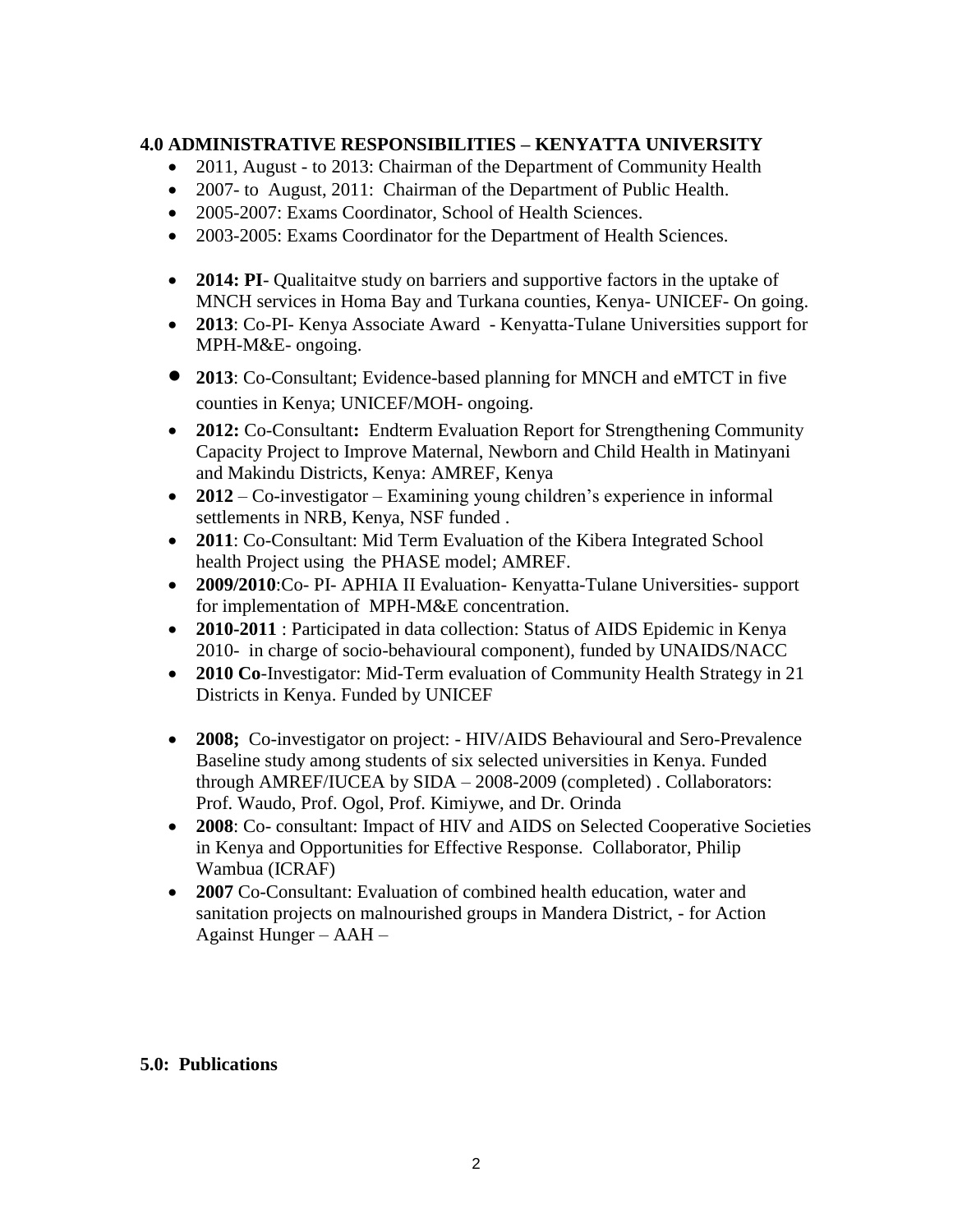**2013:** Zachary Kwena, Isaac Mwanzo, Chris Shisanya, Carol Camlin, Janet Turan, Lilian Achiro, Elizabeth Bukusi: Correlates of extramarital partnerships among women married

to fishermen along Lake Victoria in Kisumu County, Kenya: PubMed

- **2013**: Francis M Mutuku, Maureen Khambira, Donal Bisanzio, Peter Mungai, Isaac Mwanzo, Eric M Muchiri, Charles H King and Uriel Kitron (2013) Physical condition and maintenance of mosquito bed nets in Kwale County, coastal Kenya *Malaria Journal* 2013, 12:46 doi:10.1186/1475-2875-12-46
- **2013**: Zachary A. Kwena, Carol S. Camlin, Chris A. Shisanya, Isaac Mwanzo, Elizabeth A. Bukusi (2013): Short-Term Mobility and the Risk of HIV Infection among Married Couples in the Fishing Communities along Lake Victoria, Kenya PLOS ONE | www.plosone.org 1 January 2013 | Volume 8 | Issue 1 | e54523
- **2013**: J. P. Oyore, I. J. Mwanzo, A. S. S. Orago and G. W. Odhiambo-Otieno (2013) Determinants of adherence to antiretroviral therapy (ART) among patients attending public and private health facilities in Nairobi, Kenya Journal of AIDS and HIV Research Vol. 4(x), pp. xxx-xxx, xxx 2012 Available online http://www.academicjournals.org/JAHR DOI: ISSN 2141-2359 ©2012 Academic Journals.
- **2013**; Joachim Osur, Alloys Orago, Isaac Mwanzo, Elizabeth Bukusi (2013) The age specific practices and outcomes in women undergoing unsafe abortions in rural communities of Kenya. Journal of Medicine and Biomedical Sciences p-ISSN: 2078-0273 CrossRef DOI: 10.7813/jmbs.2013
- **2011**: Harrysone E Atieli1,2\*, Guofa Zhou3, Ming-Chieh Lee3, Eliningaya J Kweka1,4, Yaw Afrane1, Isaac Mwanzo2, (2011)Topography as a modifier of breeding habitats and concurrent vulnerability to malaria risk in the western Kenya highlands; Parasites & Vectors 2011, 4:241 http://www.parasitesandvectors.com/content/4/
- **2011**: Harrysone Atieli, Guof Zhou, Yaw Afrane, Ming-chieh Lee, Isaac Mwanzo, Andrew Githeko and Guiyun Yan: Insecticide-treated net (ITN) ownership, usage and malaria transmission in the highlands of western Kenya, *Parasites and Vectors, 4: 113.*
- **2010**: Kamau, R, **Mwanzo I.,** and Gikonyo, NK: The influence of gender-related factors on access to antiretroviral therapy in Nairobi, Kenya; *East and central African Journal of Pharmaceutical Sciences, Vol.13 35-42*
- **2010**: Yitambe, A, R. Manohar, M. Odwori and **I. Mwanzo**,: Investigating the informed consent in clinical practice in Kenya: *Journal of Natcon, 22(2): 159- 180.*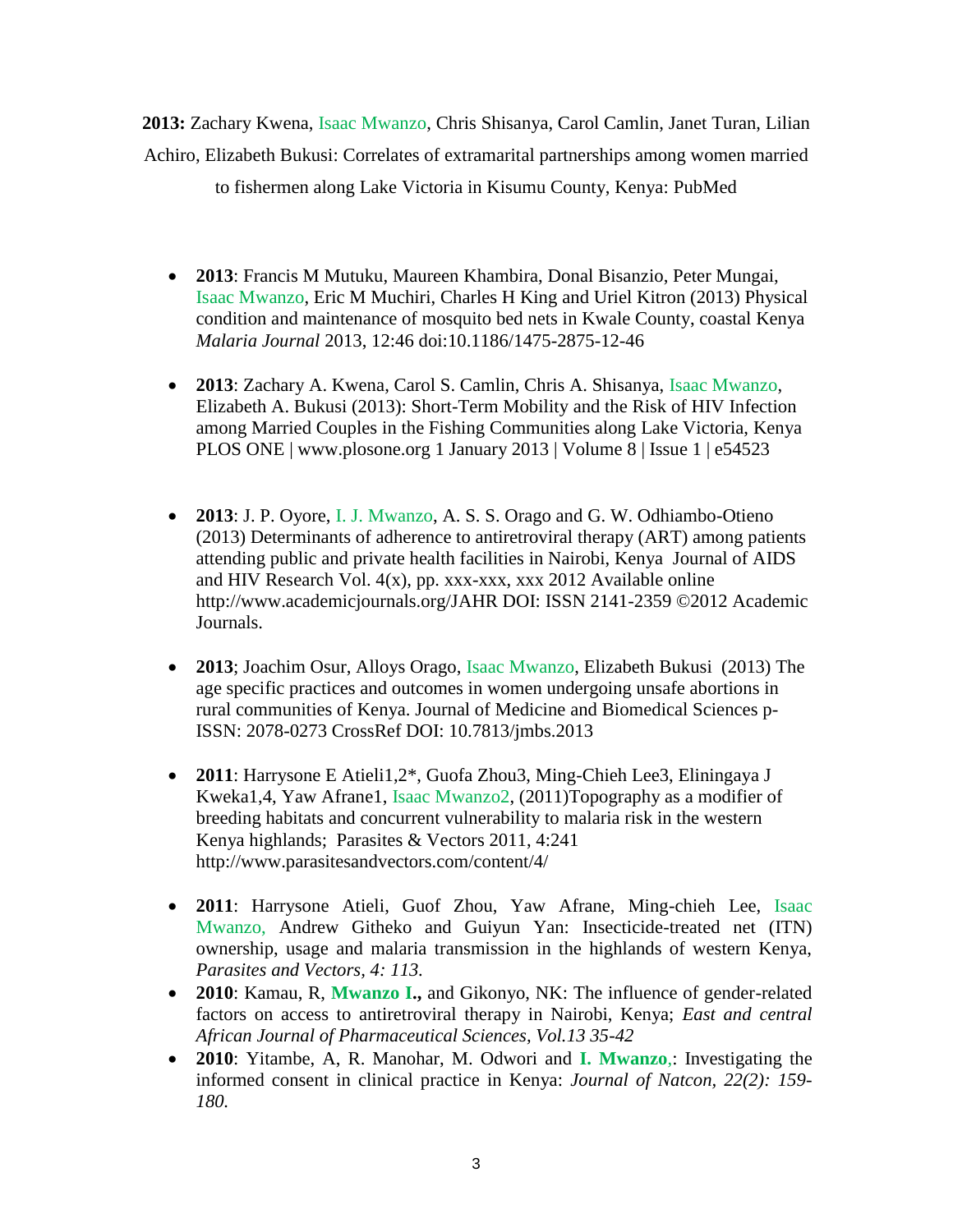- **2010**: Hellen Nyakundi, Stephen Mogere, **Isaac Mwanzo** and Andre Yitambe:m Community perceptions and response to flood risks in Nyando District, Western Kenya. *Jamba Journal of disaster risk studies, Vol. 3, No. 1.*
- **2009**: Mbiti, Elijah, Gikonyo N. Mbugi Janerd and Mwanzo Isaac: Adherence to artemether-lumefantrine (AL) in the treatment of malaria in children below five years in Embu District, *Kenya: Kenya Nursing Journal, Vol. 38 No. 2*.
- **2009**: J.Malusha, I. Mwanzo, A. Yitambe and Mbugi, Janerd : Use of insecticide treated nets among care givers of children under five years in Makueni District, Kenya: *East African Medical Journal, Vol.86, No.7.*

# **Book Chapters**

 **2005**: 3. Fox-Rushby, J., Johnson, K., **Mwanzo I**., Amuyunzu, M., Allen, T. and Marker, M. : Language and Culture: Moving between theory and practice in cross-cultural research. In Revicki and Landerking (Eds.): Advances in health outcomes research methods, measurement, statistical analysis and clinical applications. London, Kluwer.

# **6.0: Fellowships**

Nominated by the University for a three month training in HIV and AIDS on UNDP grant tenable at UNISA, June to September, 2003, Johannesburg, SA.

# **7.0 POSTGRADUATE CO-SUPERVISION**

# **7.1: PhD Supervision:**

## **7.1.1 Completed**

- **2010: Mwaniki, Peter** 'Child care practices and their impact on malaria outcomes in children 0-5 years of age.
- **2009: Oyore, J.P,-2009**, 'Determinants of adherence to anti-retroviral therapy (ART) among patients attending public and private health facilities in Nairobi, Kenya.
- **2008: Shauri, H.** 'Drug abuse in Kenya: the effectiveness of Heroine rehabilitation centres at the coast province.
- **2009: Atieli, H.** P97/15183/2008, Impact of bed nets use, topography and targeted vector control on malaria transmission in the highlands of Vihiga and Kakamega Districts, Kenya.
- **2008: Osur, J.** P97/11046/2008: Determinants, magnitude and outcomes of unsafe abortion in Siaya and Ugenya Districts, Kenya.
- **2006: Nzomo, M**. H87/10897/2006: Mechanisms for monitoring and evaluating continuing professional development in middle level health training institutions in Kenya.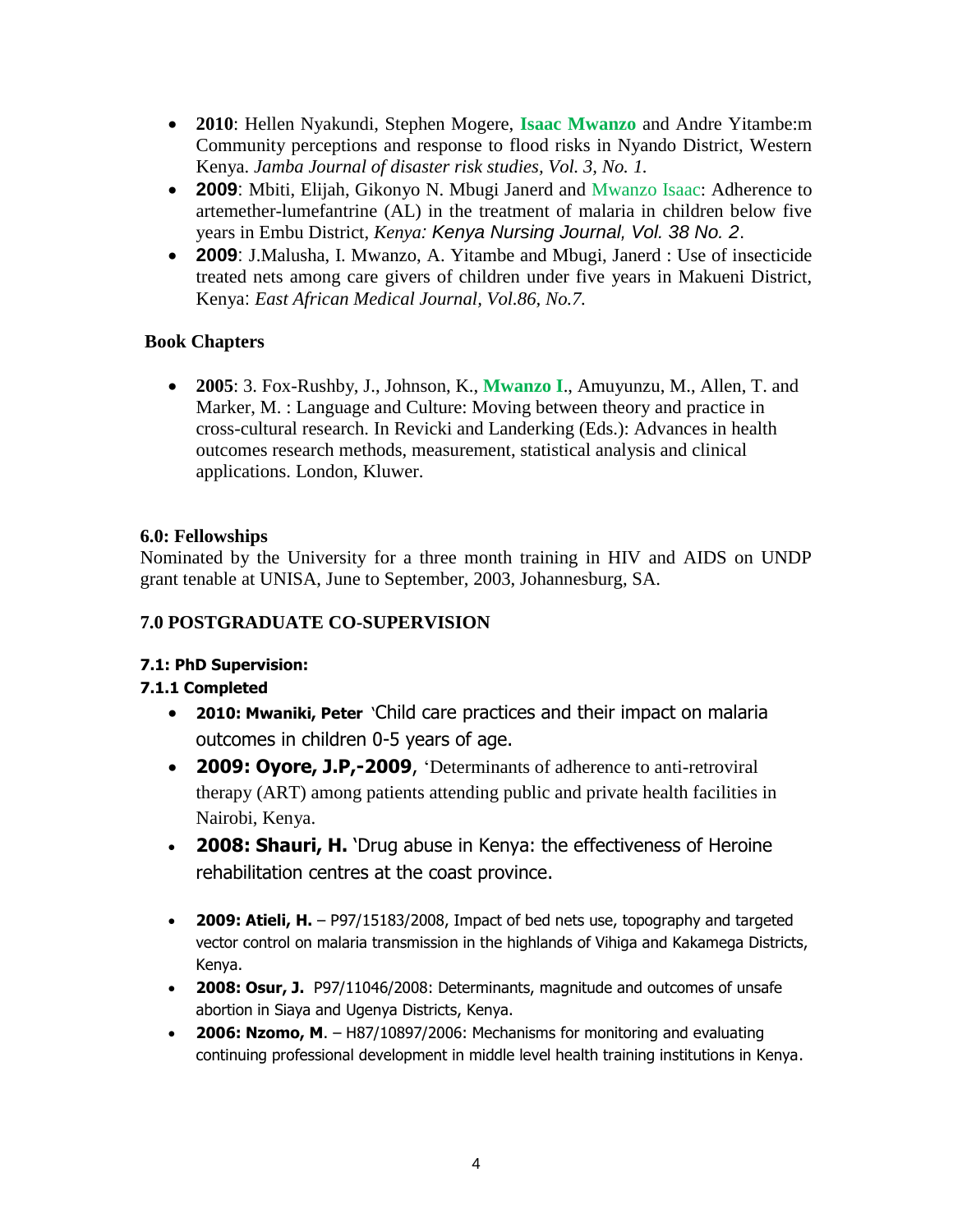### **8.2: Masters Supervision**

### **8.2.1 Completed**

- Hussein Noor (MPH) Socio-economic and cultural factors in the transmission of HIV/aids among school and college going youth in central division of Garissa district, Kenya.
- Jackline Chepkech I57/7381/2002 (MPH. An assessment of the impact of health campaigns against female genital mutilation in West Pokot district, Kenya.
- Gathuya Wambugu I57/OL/3771/2004 (MPH) Association between socio-demographic characteristics of clients seeking VCT services and their HIV test results in selected sites in Kenya.
- Jane King'ori I57/0128/2004 (MPH) Factors influencing implementation of HIV/aids education component of primary schools curriculum in Nairobi province.
- Joseph Lotukoi I57/11020/2004 (MPH) Factors predisposing Turkana community to visceral leishmaniasis in Kacheliba division of west Pokot, Kenya.
- Agnes Muthanje (MPH) Factors influencing health seeking for childhood malaria in Makuyu Division of Maragua District, Kenya.
- Evelyn Mugambi I57/7162/2001 (MPH) Personal hygiene and sanitation practices of pupils: a comparison between intervention and control sites in Kajiado District, Kenya.
- Malusha Mwashemba I57/6032/2003 (MPH) Factors influencing mosquito net use acquisition, treatment and utilization among caregivers of under fives in Machakos District, Kenya.
- Silas Kinoti I57/0128/2003 (MPH) Drug abuse and vulnerability to HIV/aids among adolescents in public secondary school in Meru central district, Kenya.
- Burton Wagacha (MPH) Access and utilization of immunization services among the refugees in Eastleigh north section Nairobi, Kenya.
- Charity Maingi (MPH) Sexual behaviour a risk factor for STDs/HIV among women in the fishing industry along lake Victoria beaches in Kisumu Kenya.
- Anne Manyara I57/7184/2001 (MPH) knowledge of health risks associated with sexual behaviour among adolescents in selected children homes in Nairobi, Kenya.
- Judith Otele I57/7536/2002 (MPH) Gender Disparities in the utilization of VCT services for HIV in Nairobi province, Kenya.
- Karimi Ruth I57/7441/2001(MPH) Knowledge, attitude and application of instructional information among health care workers in Kajiado District, Kenya.
- Ambagwa Phineas I57/7201/2001(MPH) Knowledge of the relationship between STIs and HIV transmission among secondary school students in Karbatonjo division, Baringo district.
- Kimtai Chumo I57/7202/2001(MPH) influence of improved water supply and sanitation on the prevalence of Diarrhoea diseases in Uasin Gishu district, Kenya.
- Yokomori Kenji I57/7172/2001(MPH) Knowledge, attitude and utilization of professional counselling services by residents of Kibera slums of Nairobi, Kenya.
- Enock Oburi Marita I57/cm/0259/2004 (MPH) Determinants of HIV-VCT utilization among secondary school teachers in Thika district, Kenya.
- Richard Kamau (MPH) Influence of gender-related factors on access to ARVs in selected treatment sites in Nairobi Kenya.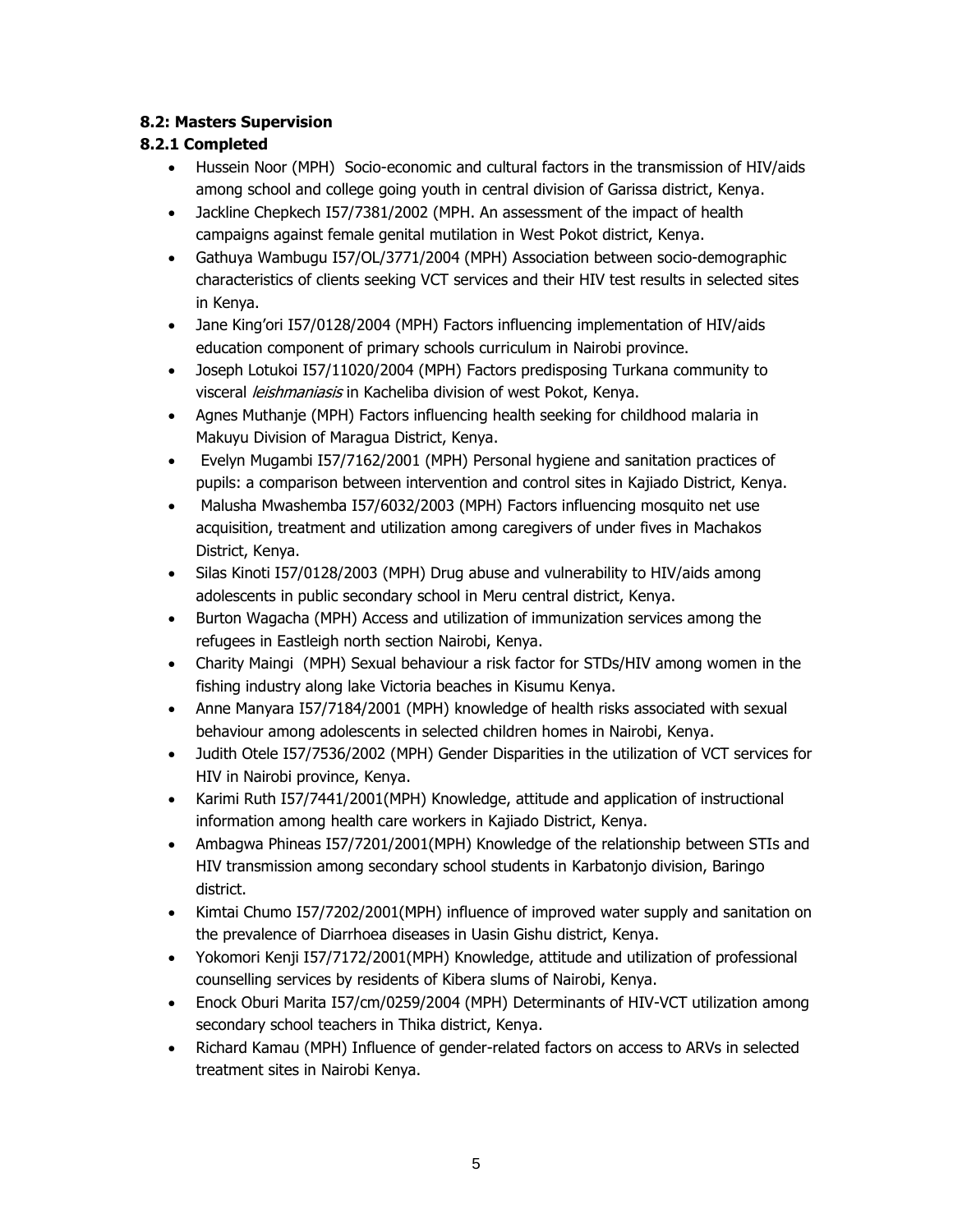- David Masinde I57/CE/12191/2004 (MPH) Factors enhancing vulnerability to HIV/AIDS among residents of central division, Moyale district, Kenya.
- Janet Musimbi I57/11135/2004(MPH) The impact of 10:20 policy and direct facility grant on utilization of health facilities in Kwale and Makueni, districts, Kenya.
- Janet Ntwiga Karimi I57/12669/2005(MPH) provider and user perspectives on effective insecticide treated net distribution strategies for malaria vulnerable groups in Kwale and Makueni Districts, Kenya.
- 2008: Maureen Khambira P57/10881/2008 ITN ownership use and maintainance behaviour in Kwale, Musambweni and Kinano, Kenya
- 2004: Rono I57/OL/4695/2004(MPH) Factors affecting utilization of VCT among secondary school girls in Nairobi Kenya.

# **9.0 CONFERENCES /WORKSHOPS**

# **9.1 Participation in conferences and workshops**

- **2010**: Engaging Communities to improve global health: Reducing disease burden through collaborative approaches, August, 3-6, Joburg, SA., An NIH funded workshop.
- **2010**: Training dialogue on integrating gender and gender-based violence care training in the pre-service health professionals training curriculum at Kenyatta University, 5-7 July. North Coast Beach Hotel, Mombasa.
- **2010:** Skills Building workshop in M&E for public health professionals. A workshop Funded by APHIA II –USAID between March 29 to April 1, 2010, Nakuru, Kenya
- **2010**: Short course on management of university departments/ schools/directorates. Sponsored by Kenyatta University and held at KUCC
- **2008**: Dissemination Workshop for Study on Impact of HIV and AIDS on Selected Cooperative Societies in Kenya and Opportunities for Effective Response 27.3.08, Lenana Hotel, Nairobi.
- **2005:** -Integrating HIV/AIDS issues into University Curriculum: The case of Kenyatta University. Workshop held on 21.11.2005, Kenyatta University.
- **2003**: ICASA: HIV/AIDS conference held in Nairobi, September, 2003

# **PAPERS PRESENTED AT CONFERENCES, SEMINARS AND WORKSHOPS**

- **2011**: Maureen, K., **Mwanzo I**. and Mutuku, F: ITN ownership, use and maintenance behaviour since mass distribution camopaign in Coastal Kenya. Paper presented in a malaria conference in Nairobi, October 2011
- **2006**: Nyakundi, H., **Mwanzo I**, Mogere, S. and Yitambe, A: Needs and challenges for strengthening local research capacities for disaster reduction in communities in Western Kenya, Presentation made at forum in Cairo, Egypt, 29 Oct.- 2 Nov, 2006.
- **2005**: Seyoum, A., **Mwanzo, I**, Hassanali, A., Oloo, A and Sawa, P.Operational field studies for community-based malaria vector control using plant based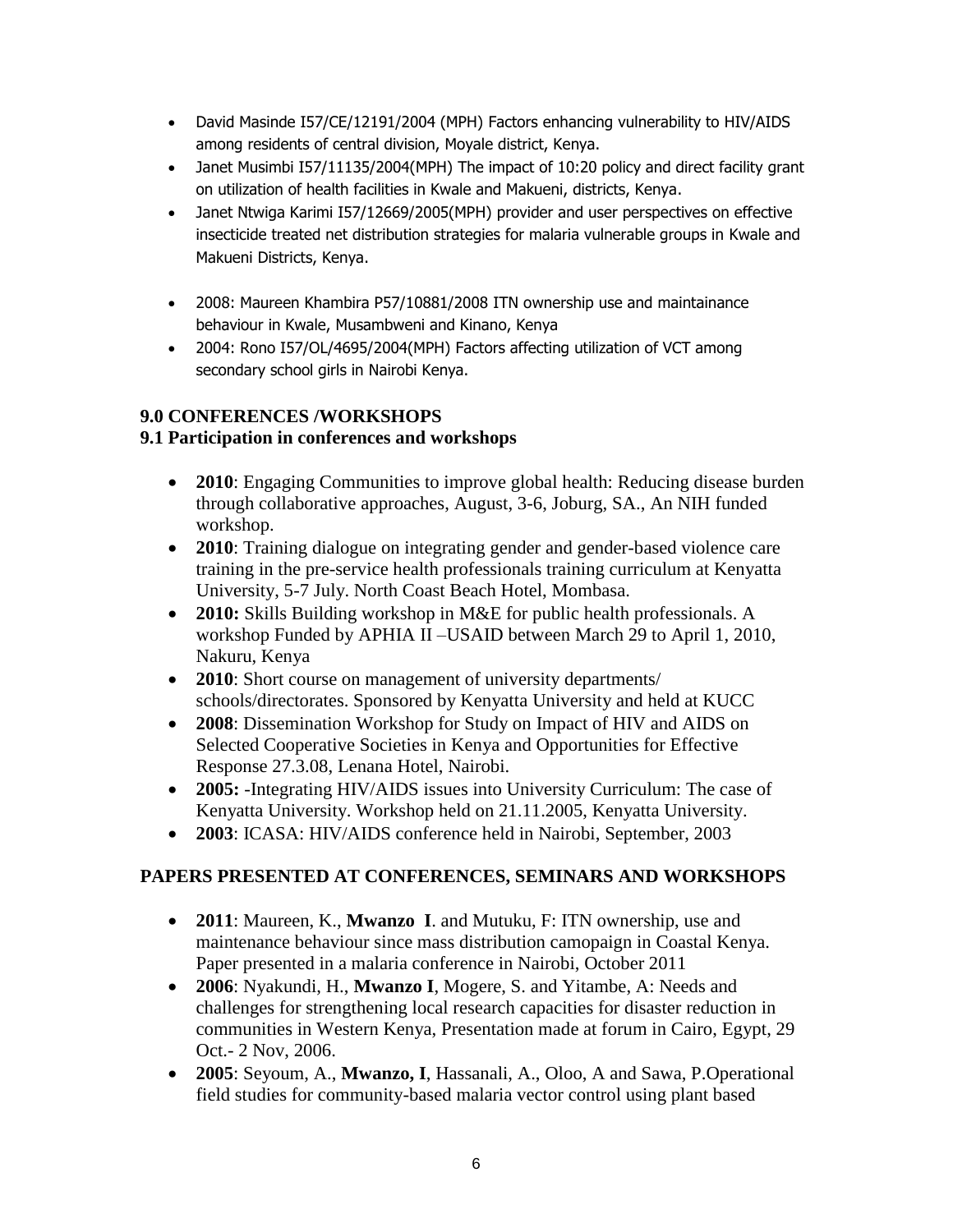mosquito repellents in Western Kenya, paper presented in Yaounde, Cameroon during malaria conference, Nov, 2005).

 **2005: Mwanzo, I**.-Health and HIV/AIDS: Critical issues to be considered for integration in the University Curriculum. Paper presented on 21.11.2005, during induction Workshop for departmental curriculum development coordinators, KU.

# **10: CONVENING AND COORDINATING CONFERENCES /WORKSHOPS /SEMINARS**

- **2012**: Workshop on Introduction to Stata and qualitative research for Division of Malaria Control Staff (DOMC) Kenya; Facilitated by Prof. Stacey Gage, Tulane University.
- **2011**: Symposium on innovations in monitoring and evaluation in public health ( to be held on 7/8 March, 2010, KUCC,
- **2010**: Skills Building workshop in M&E for public health professionals. A workshop Funded by APHIA II –USAID between March 29 to April 1, 2010, Nakuru, Kenya.
- Co-facilitator: Dissemination Workshop for Study on Impact of HIV and AIDS on Selected Cooperative Societies in Kenya and Opportunities for Effective Response, 27.3.08, at Lenana conference Centre Nairobi.
- Resource Person: Training of personnel involved in the management and control of HIV/AIDS at Kenyatta University for the past 5 years
- Resource Person: Training of middle level personnel in malaria control under RCS Plus Initiative Training in Oct. 2005, Nov 2006, a WHO funded Project.
- Resource Person: Training of middle level personnel in malaria control under RCS Plus Initiative Training in June. 2007, a WHO funded Project.
- Workshop Co-Facilitator on integration of HIV/AIDS issues into University curriculum: Induction Worksop for departmental curriculum development coordinators, held on 21.11.2005, at Kenyatta University

# **11:NETWORKING AND COLLABORATION**

- 2011: Coordinated signing of MOU between Kenyatta University, Dept of Public Health and Dept of Public Health, University of Tennessee, USA
- **2011:** coordinated developemt of Diploma curriculum in HIV and AIDS by LVCT and KU following joint MOU.
- **2010**: Coordinated Signing of an MOU between Kenyatta University and Tulane University (USA) to strengthen MPH (M&E) track.
- **2010**: coordinated Signing of an MOU between Hebrew and Kenyatta University to advance research, staff exchange in the area of public health**.**